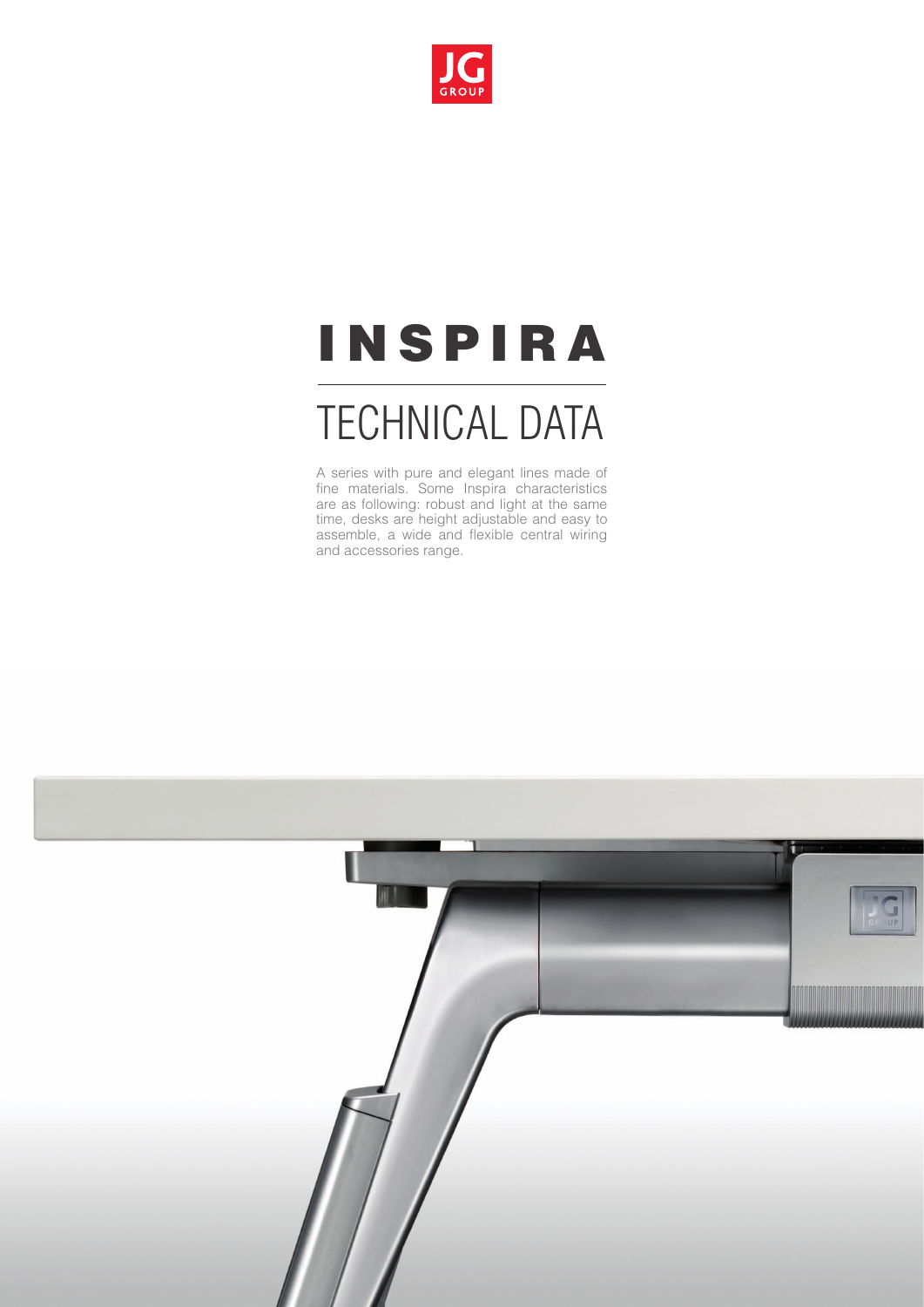

## Technical data | Desktop

#### coating

Melamine over high density chipboard, optic safety glass painted and vitrified in gloss or matt finish, natural wood veneer chipboard.

#### THICKNESS

30mm melamine over high density chipboard, 12 mm phenolic board, 10mm optic safety glass painted and vitrified in gloss or matt finish, natural wood veneer over 28 mm chipboard.

#### **EDGING**

2mm PVC or ABS (following colours). Rectangular or rounded.

#### Interior

High density agglomerate.



## Technical data | Framework

#### **MATFRIAL**

Aluminium structure.

#### COATING

Epoxy-polyester powder paint 80 microns with preliminary phosphate antioxidant. Option chromium finishing.

#### **LEGS**

Legs for desk deep of 80 and 60 cm. The legs include a height adjustment system between 62 and 85 cm.

#### WIRING BEAMS

Several optional accessories for the wire management system.

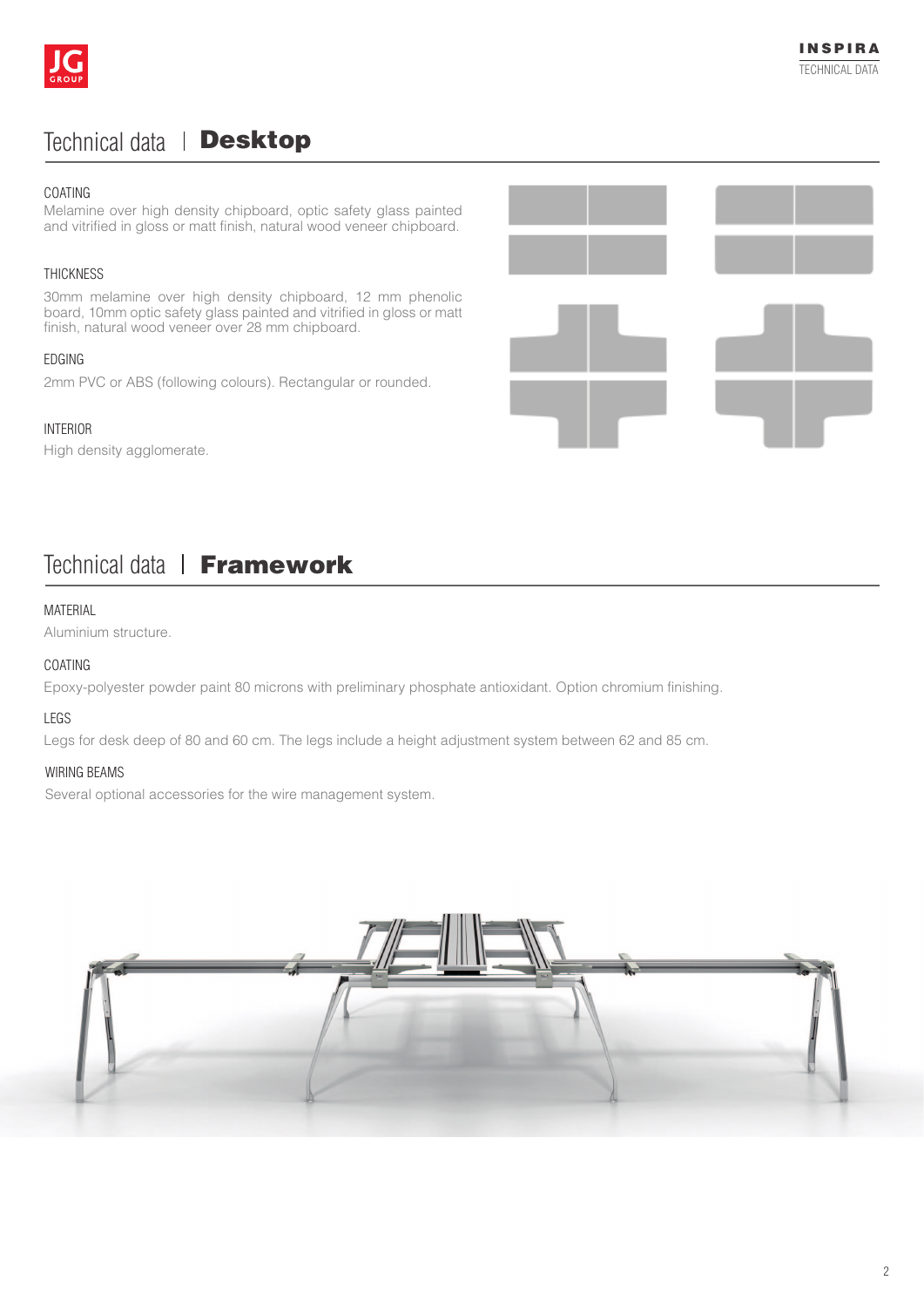

## Accessories | Modesty panels and lateral screens



## Technical data | **Mounting**

#### **STRUCTURE**









#### bEAM-ToP





The central wiring system has three slots which make it easy to add accessories such as shelves, dividing panels and screen supports.

#### MoDESTY PANELS

In melamine, phenolic Vulcan or acrylic.

#### VERTICAL SCREENS

In melamine, phenolic Vulcan and methacrylate.

#### HANDLES

Designed specifically for the series and made of Zamac.



PEDESTALS The Inspira series is compatible with various JG pedestals.

#### HEIgHT ADJUSTMENT



The legs include a height adjustment system between 62 and 85 cm.

#### PACKAGING

Top desks are packed with cardboard, porexpan corner pieces for easy to assemble system and 30 micron shrink wrap plastic. Metallic drawer cabinets are packaged in cardboard boxes.

#### RECYCLABILITY

All furniture parts and packaging are easily separable, with a high or very high recyclability.

Plastic parts over 50 g weight. are marked for their identification, according to European standards on this matter.